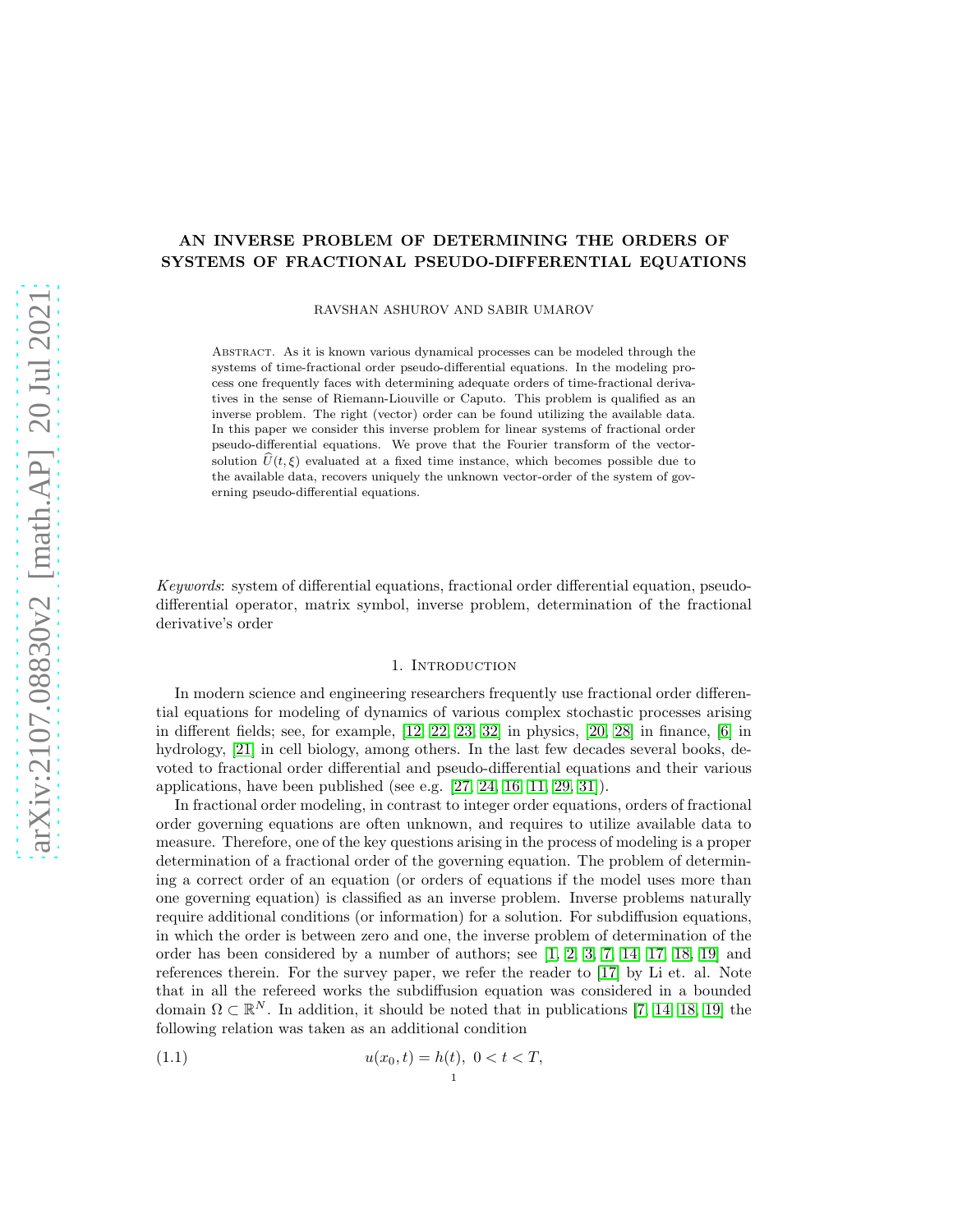at a monitoring point  $x_0 \in \overline{\Omega}$ . But this condition, as a rule (an exception is the work [\[14\]](#page-13-10) by J. Janno, where both the uniqueness and existence are proved), can ensure only the uniqueness of the solution of the inverse problem [\[7,](#page-13-9) [18,](#page-13-12) [19\]](#page-13-13). In paper [\[3\]](#page-13-8) authors obtained the existence and uniqueness result, considering as an additional condition, the value of the projection of the solution onto the first eigenfunction of the elliptic part of the subdiffusion equation. Note that the technique used in [\[3\]](#page-13-8) is applicable only when the first eigenvalue is zero. In more general case the uniqueness and existence of a solution of the inverse problem of determination of an unknown order of the fractional derivative in the subdiffusion equation was proved in the recent work [\[1\]](#page-13-6). In this case, the additional condition is  $||u(x, t_0)||^2 = d_0$ , and the boundary condition is not necessarily homogeneous. In paper [\[2\]](#page-13-7) authors studied the inverse problem for the simultaneous determination of the order of the Riemann-Liouville time fractional derivative and the source function in the subdiffusion equations.

The purpose of this work is to investigate the inverse problem of determining the vector-order of the time-fractional derivatives of systems of pseudo-differential equations. We note that systems (linear and non-linear) of fractional ordinary equations and partial differential equations have rich applications and are used in modeling of various processes arising in modern science and engineering. For example, they are used in modeling of processes in biosystems [\[8,](#page-13-14) [26,](#page-14-8) [10\]](#page-13-15), ecology [\[15,](#page-13-16) [25\]](#page-14-9), epidemiology [\[33,](#page-14-10) [13\]](#page-13-17), etc.

In this paper we consider the following system of linear homogenous time-fractional order pseudo-differential equations

<span id="page-1-0"></span>(1.2) 
$$
\begin{cases} \mathcal{D}^{\beta_1} u_1(t,x) = A_{1,1}(D)u_1(t,x) + \dots A_{1,m}(D)u_m(t,x), \\ \mathcal{D}^{\beta_2} u_2(t,x) = A_{2,1}(D)u_1(t,x) + \dots A_{2,m}(D)u_m(t,x), \\ \dots \\ \mathcal{D}^{\beta_m} u_m(t,x) = A_{m,1}(D)u_1(t,x) + \dots A_{m,m}(D)u_m(t,x). \end{cases}
$$

where  $\mathcal{B} = \langle \beta_1, \ldots, \beta_m \rangle, 0 \langle \beta_j \rangle \leq 1, j = 1, \ldots, m$ , is an unknown vector-order to be determined, the operator  $D$  on the left hand side expresses either the Riemann-Liouville derivative  $D_+$  or the Caputo derivative  $D_*$ , and  $A_{j,k}(D)$  are pseudo-differential operators with (possibly singular) symbols depending only on dual variables (for simplicity) and described later. The initial conditions depend on the form of fractional derivatives.

As it follows from our main result, a predetermined value of the Fourier transform  $U(t,\xi) = \langle \hat{u}_1(t,\xi), \ldots, \hat{u}_m(t,\xi) \rangle$  of the solution  $U(t,x) = \langle u_1(t,x), \ldots, u_m(t,x) \rangle$  of the initial value problem for system [\(1.2\)](#page-1-0) at an appropriate fixed point  $\xi_0 \in \mathbb{R}^m$  satisfying some condition (see Eq.  $(2.11)$ ), that is

(1.3) 
$$
\hat{u}_j(t_0, \xi^0) = d_j, \quad j = 1, 2, ..., m,
$$

where  $t_0 \geq 1$  is an observation time, uniquely recovers the vector-order  $\mathcal{B} = \langle \beta_1, \ldots, \beta_m \rangle$ of the fractional derivatives.

In the particular case, the determining of a scalar order for one equation was considered in [\[3\]](#page-13-8) and the forward problem for systems of pseudo-differential equations in [\[30\]](#page-14-11). From this point of view the current paper is a logical continuation of these two papers.

We note that in [\[3\]](#page-13-8) the additional condition is represented in the form

<span id="page-1-1"></span>
$$
\int_{\Omega} u(t_0, x)v_1(x)dx = d \neq 0,
$$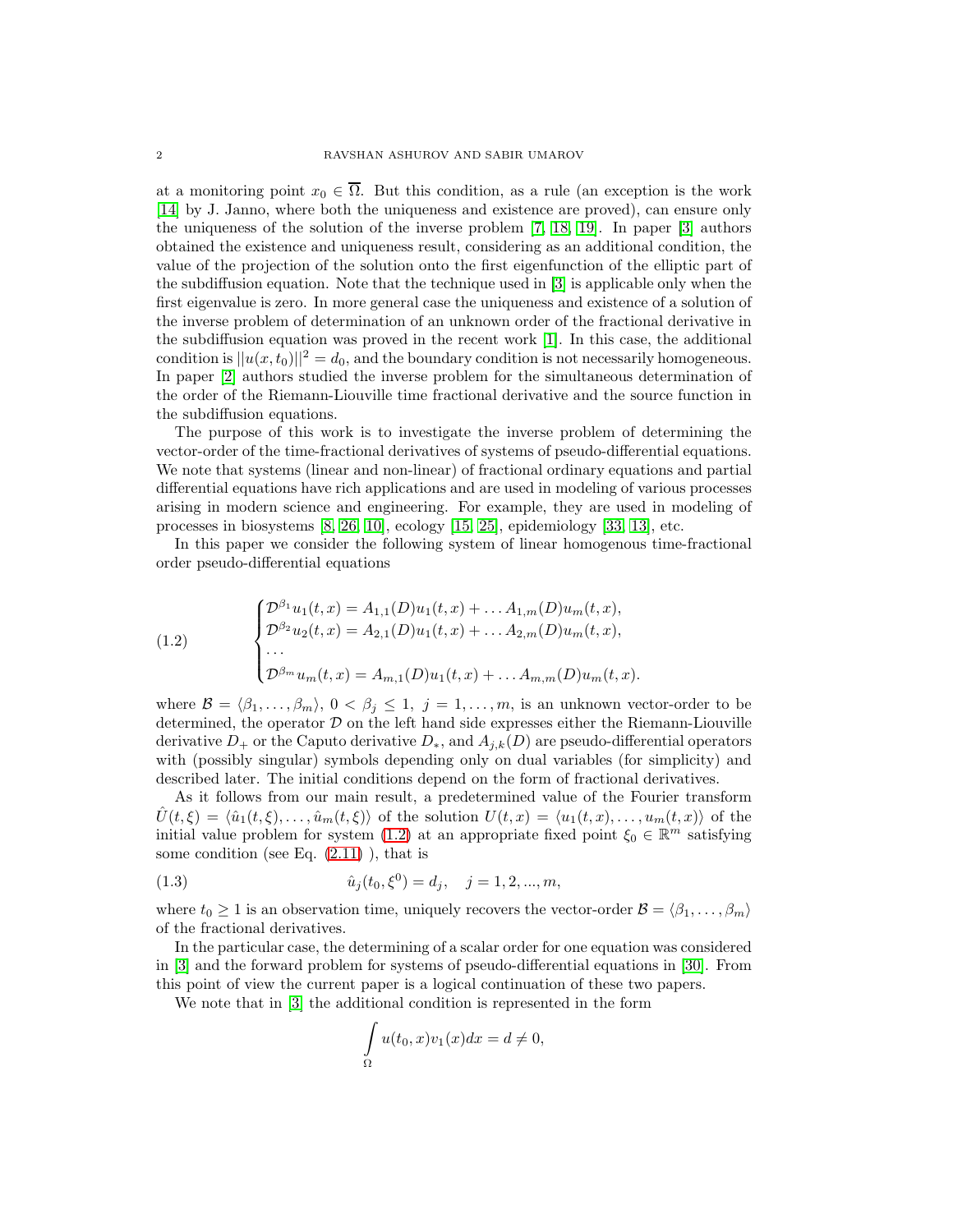that is, in the form of a projection of the solution  $u(t_0, x)$  onto the first eigenfunction  $v_1(x)$  of the elliptic part of the equation considered in an arbitrary bounded domain  $\Omega \subset \mathbb{R}^n$ . Condition [\(1.3\)](#page-1-1) can be considered as the projection of the solution  $u(t_0, x)$  onto " the eigenfunction"  $e^{-ix\xi_0}$ :

$$
\int_{\mathbb{R}^n} u(t_0, x) e^{-ix\xi_0} dx = d.
$$

To our best knowledge, the inverse problem for the system of equations [\(1.2\)](#page-1-0) with the vector-order fractional derivatives under the additional condition [\(1.3\)](#page-1-1) is considered for the first time.

# 2. Main results

2.1. Notations. We follow the notions and notations introduced in [\[30\]](#page-14-11). For the reader's convenience, below we introduce the main notations used in the current paper; for details see [\[29,](#page-14-6) [30\]](#page-14-11). Let  $G \subseteq \mathbb{R}^n$  be an open set and  $p \geq 1$ . The space  $\Psi_{G,p}(\mathbb{R}^n)$  comprises of functions  $\psi \in L_p(\mathbb{R}^n)$ , such that supp  $\hat{\psi} \in G$ , i.e. the Fourier transform

$$
\hat{\psi}(\xi) = \int_{\mathbb{R}^n} f(x)e^{-ix\xi} dx
$$

of  $\psi$  has a compact support in G. This is a topological-vector space with respect to the following convergence: a sequence  $\psi_n \to \psi$  if supp  $\hat{\psi}_n \in G$ , and  $\psi_n \to \psi$  in  $L_p(\mathbb{R}^n)$ . For relations of the spaces  $\Psi_{G,p}(\mathbb{R}^n)$  to Sobolev spaces and Schwartz distributions see [\[29\]](#page-14-6).

Let  $A(\xi)$  be a continuous function in G. Outside of G or on its boundary  $A(\xi)$  may have singularities of arbitrary type. For a function  $\varphi \in \Psi_{G,p}(\mathbb{R}^n)$  the pseudo-differential operator  $A(D)$  corresponding to the symbol  $A(\xi)$  is defined by the formula

(2.1) 
$$
A(D)\varphi(x) = \frac{1}{(2\pi)^n} \int_G A(\xi)\hat{\varphi}(\xi)e^{ix\xi}d\xi \quad x \in \mathbb{R}^n.
$$

For the systematic presentation of the theory of pseudo-differential operators being considered in this paper we refer the reader to [\[29\]](#page-14-6).

Let

$$
\mathbb{A}(D) = \begin{bmatrix} A_{1,1}(D) & \dots & A_{1,m}(D) \\ \dots & \dots & \dots \\ A_{m,1}(D) & \dots & A_{m,m}(D) \end{bmatrix}
$$

be the matrix pseudo-differential operator with constant (that is not depending on the variable  $x$ ) matrix-symbol

(2.2) 
$$
\mathcal{A}(\xi) = \begin{bmatrix} A_{1,1}(\xi) & \dots & A_{1,m}(\xi) \\ \dots & \dots & \dots \\ A_{m,1}(\xi) & \dots & A_{m,m}(\xi) \end{bmatrix},
$$

defined and continuous in G in the sense of the matrix norm.

With the matrix form of the pseudo-differential operator we can represent system  $(1.2)$ in the vector form:

<span id="page-2-0"></span>(2.3) 
$$
\mathcal{D}^{\mathcal{B}}U(t,x) = \mathbb{A}(D)U(t,x),
$$

where  $\mathcal{D}^{\mathcal{B}}U(t, x) = \langle \mathcal{D}^{\beta_1} u_1(t, x), \dots, \mathcal{D}^{\beta_m} u_m(t, x)\rangle$ .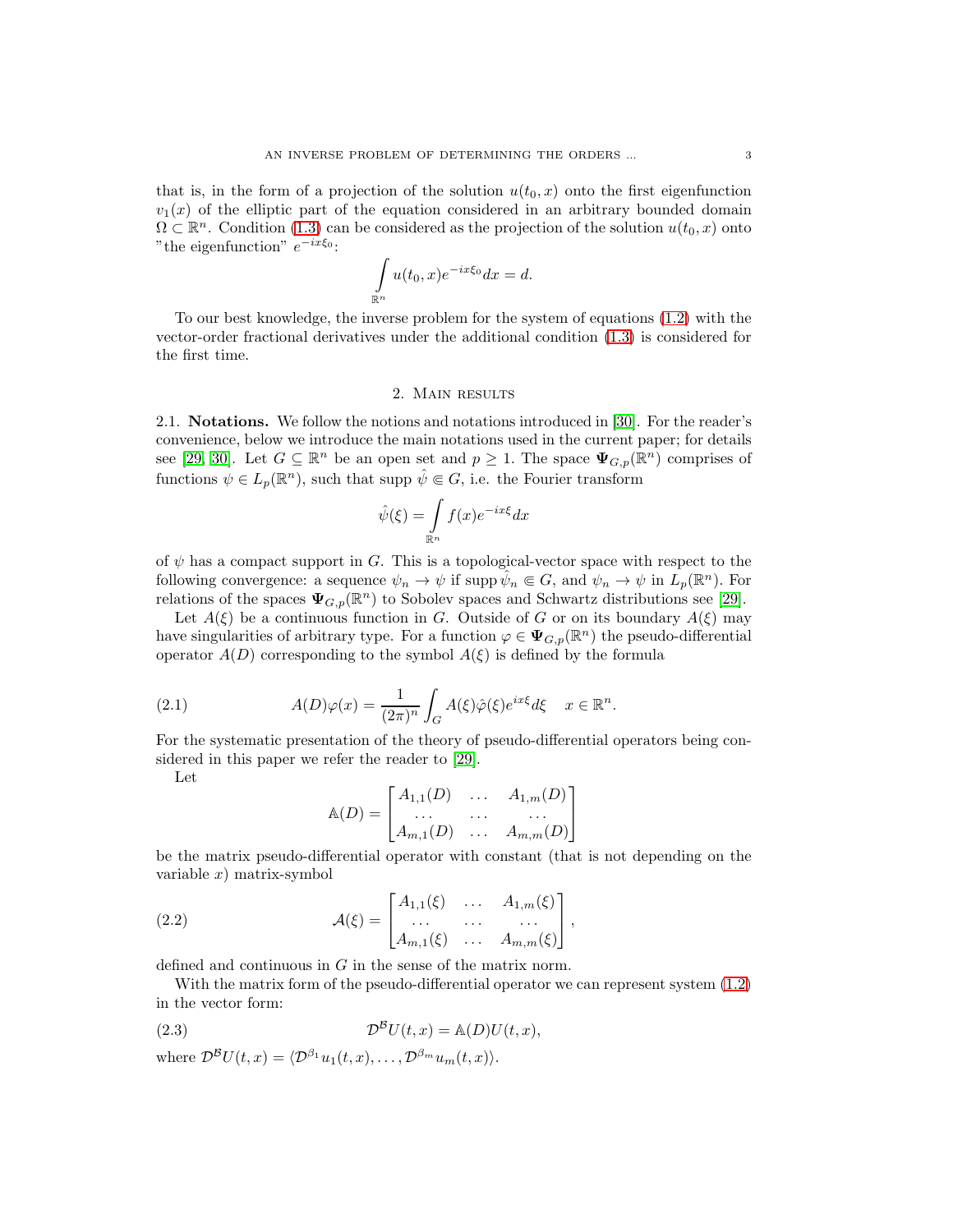Below we will use two main forms of fractional derivatives, namely the Riemann-Liouville form and the Caputo form. Let k be a natural number and  $k - 1 \leq \beta \leq k$ . Then the fractional derivative of order  $\beta$  of a measurable function f in the sense of Riemann–Liouville is defined as

$$
D_{+}^{\beta}f(t) = \frac{1}{\Gamma(k-\beta)}\frac{d^{k}}{dt^{k}}\int_{0}^{t}\frac{f(\tau)d\tau}{(t-\tau)^{\beta+1-k}},
$$

provided the expression on the right exists. Here  $\Gamma(t)$  is Euler's gamma function. If we replace differentiation and fractional integration in this definition, then we get the definition of a regularized derivative, that is, the definition of a fractional derivative in the sense of Caputo:

$$
D_{*}^{\beta}f(t) = \frac{1}{\Gamma(k-\beta)} \int_0^t \frac{f^{(k)}(\tau)d\tau}{(t-\tau)^{\beta+1-k}},
$$

provided the integral on the right exists.

We assume that the matrix-symbol is symmetric,  $A_{k,j}(\xi) = A_{j,k}(\xi)$  for all  $k, j =$  $1, \ldots, m$ , and  $\xi \in G$ , and diagonalizable. Namely, there exists an invertible  $(m \times m)$ matrix-function  $M(\xi)$ , such that

(2.4) 
$$
\mathcal{A}(\xi) = M^{-1}(\xi)\Lambda(\xi)M(\xi), \quad \xi \in G,
$$

with a diagonal matrix

(2.5) 
$$
\Lambda(\xi) = \begin{bmatrix} \lambda_1(\xi) & \dots & 0 \\ \dots & \dots & \dots \\ 0 & \dots & \lambda_m(\xi) \end{bmatrix}.
$$

We denote entries of matrices  $M(\xi)$  and  $M^{-1}(\xi)$  by  $\mu_{j,k}(\xi)$ ,  $j, k = 1, \ldots, m$ , and  $\nu_{j,k}(\xi)$ ,  $j, k = 1, \ldots, m$ , respectively.

Since initial conditions depend on the form of the fractional derivative on the left hand side of equation [\(2.3\)](#page-2-0), we will consider the cases with the Caputo and Riemann-Liouville derivatives separately. We first formulate our main result in the case of Caputo fractional derivative. The case of Rieman-Liouville fractional derivative can be treated similarly.

2.2. Forward problem. Let B be a known vector-order with  $0 < \beta_j \leq 1, j = 1, \ldots, m$ . Consider the following Cauchy problem

<span id="page-3-0"></span>(2.6) 
$$
D_*^{\mathcal{B}}U(t,x) = \mathbb{A}(D)U(t,x), \quad t > 0, \ x \in \mathbb{R}^n,
$$

<span id="page-3-1"></span>(2.7) 
$$
U(0,x) = \Phi(x), \quad x \in \mathbb{R}^n,
$$

where  $\Phi(x) = \langle \varphi_1(x), \ldots, \varphi_m(x) \rangle \in \Psi_{G,p}(\mathbb{R}^n)$  and the fractional derivatives on the left are in the sense of Caputo.

We call the Cauchy problem  $(2.6)-(2.7)$  $(2.6)-(2.7)$  the forward problem.

A representation formula for the solution of the forward problem was obtained in [\[30\]](#page-14-11) and it has the form

$$
u_j(t,x) = \frac{1}{(2\pi)^n} \int_{\mathbb{R}^n} \sum_{k=1}^m s_{j,k}(t,\xi) \hat{\varphi}_k(\xi) e^{ix\xi} d\xi, \quad j = 1,\ldots,m,
$$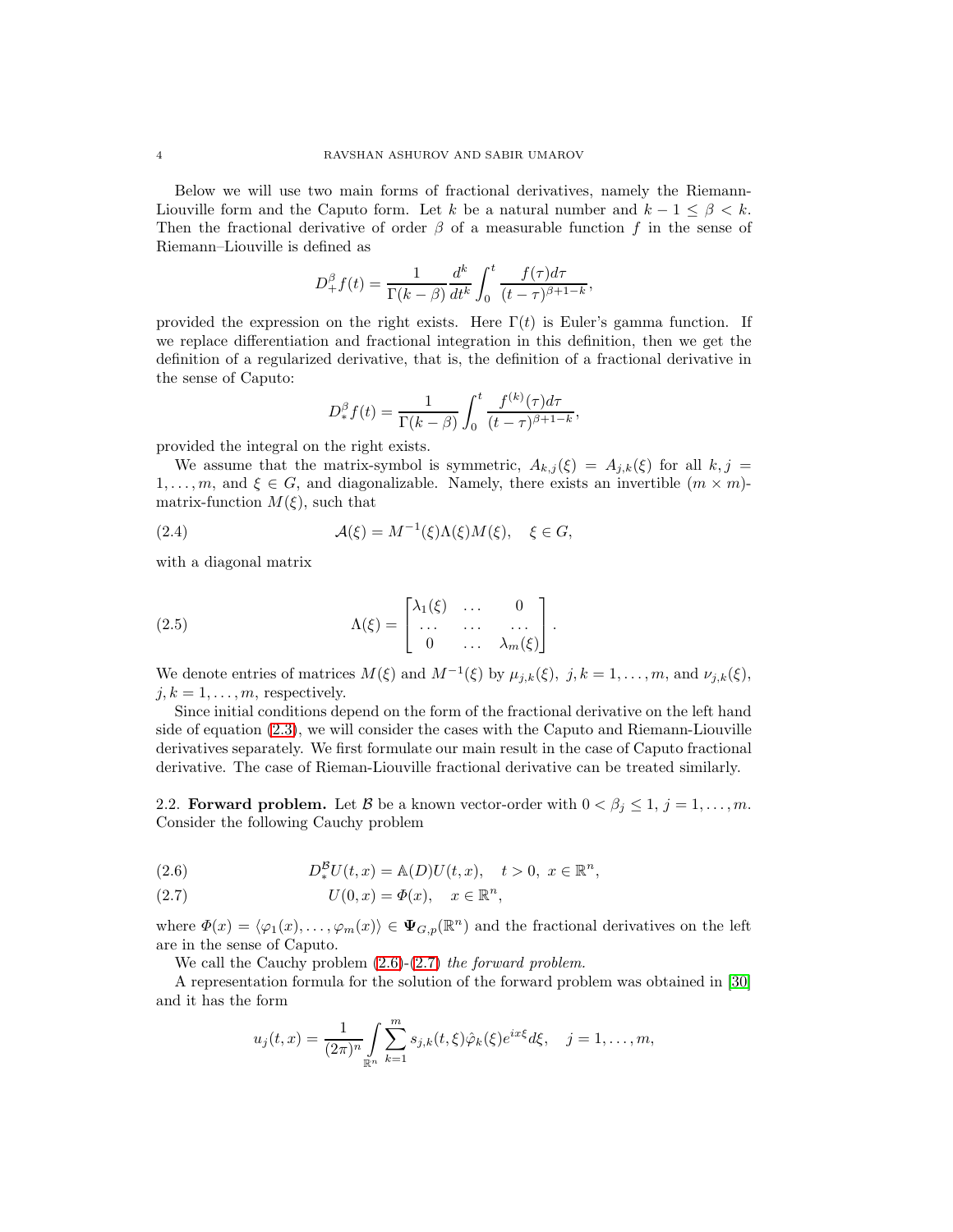where

$$
s_{j,k}(t,\xi) = \sum_{l=1}^{m} \mu_{j,l}(\xi) \nu_{l,k}(\xi) E_{\beta_l}(\lambda_l(\xi) t^{\beta_l}).
$$

Here we denoted by  $E_{\beta_j}(z), j=1,\ldots,m,$  the Mittag-Leffler functions of indices  $\beta_1,\ldots,\beta_m,$ respectively.

We rewrite function  $u_i$  as

$$
u_j(t,x) = \frac{1}{(2\pi)^n} \int_{\mathbb{R}^n} \sum_{k=1}^m \sum_{l=1}^m \mu_{j,l}(\xi) \nu_{l,k}(\xi) E_{\beta_l}(\lambda_l(\xi) t^{\beta_l}) \hat{\varphi}_k(\xi) e^{ix\xi} d\xi
$$
  

$$
= \frac{1}{(2\pi)^n} \int_{\mathbb{R}^n} \sum_{l=1}^m E_{\beta_l}(\lambda_l(\xi) t^{\beta_l}) \left[ \mu_{j,l}(\xi) \sum_{k=1}^m \nu_{l,k}(\xi) \hat{\varphi}_k(\xi) \right] e^{ix\xi} d\xi
$$
  

$$
= \frac{1}{(2\pi)^n} \int_{\mathbb{R}^n} \sum_{l=1}^m E_{\beta_l}(\lambda_l(\xi) t^{\beta_l}) K_{j,l}(\xi, \widehat{\Phi}(\xi)) e^{ix\xi} d\xi,
$$

where

$$
K_{j,l}(\xi,\widehat{\Phi}(\xi))=\mu_{j,l}(\xi)\sum_{k=1}^m\nu_{l,k}(\xi)\hat{\varphi}_k(\xi),
$$

and

<span id="page-4-2"></span>
$$
\widehat{\Phi}(\xi) = \langle \hat{\varphi}_1(\xi), \hat{\varphi}_2(\xi), \cdot \cdot \cdot, \hat{\varphi}_m(\xi) \rangle.
$$

For the Fourier transform of the solution we have

(2.8) 
$$
\hat{u}_j(t,\xi) = \sum_{l=1}^m E_{\beta_l}(\lambda_l(\xi) t^{\beta_l}) K_{j,l}(\xi, \widehat{\Phi}(\xi)).
$$

Note that under the above conditions on the matrix-symbol  $A_{j,k}(\xi)$  and on the function  $\Phi(x)$ , this Fourier transform exists at each point  $\xi \in \mathbb{R}^n$ .

2.3. Inverse problem. Now let the parameter  $\beta$  be an unknown vector-order of the time derivative with  $\beta_0 \leq \beta_j < 1, j = 1, \ldots, m, \beta_0 \in (0, 1)$ . The main purpose of this paper is to investigate the inverse problem of identifying of these parameters  $\beta_j$ . Since there are  $m$  unknown parameters, we need to set  $m$  conditions. We pass on to the determining of these additional conditions.

<span id="page-4-4"></span>In what follows, we will assume that

(2.9) 
$$
|\arg \lambda_j(\xi)| > \frac{\pi}{2}, \quad \xi \in G, \quad j = 1, ..., m.
$$

Let  $\xi^0 = (\xi_1^0, \xi_2^0, ..., \xi_m^0) \in G \subset \mathbb{R}^n$  be a vector such that the determinant of the matrix

<span id="page-4-3"></span>(2.10) 
$$
\mathcal{K}(\xi^0) \equiv \{K_{j,l}(\xi^0, \widehat{\Phi}(\xi^0))\}, \ j, l = 1, ..., m,
$$

satisfies the condition

<span id="page-4-0"></span>
$$
(2.11) \t\t\t |K_{j,l}(\xi^0,\widehat{\Phi}(\xi^0))| \neq 0.
$$

To find the unknown parameters  $\beta_l, l = 1, \ldots, m$ , we consider the following additional conditions

<span id="page-4-1"></span>(2.12) 
$$
f_j(\mathcal{B}, t_0, \xi^0) \equiv \hat{u}_j(t_0, \xi^0) = d_j, \quad j = 1, ..., m,
$$

where  $d_j$  are given numbers and  $t_0$  is defined later (see Lemmas [2.2](#page-6-0) and [2.4\)](#page-7-0). We call problem  $(2.6)$ – $(2.7)$  together with the additional condition  $(2.12)$  the inverse problem.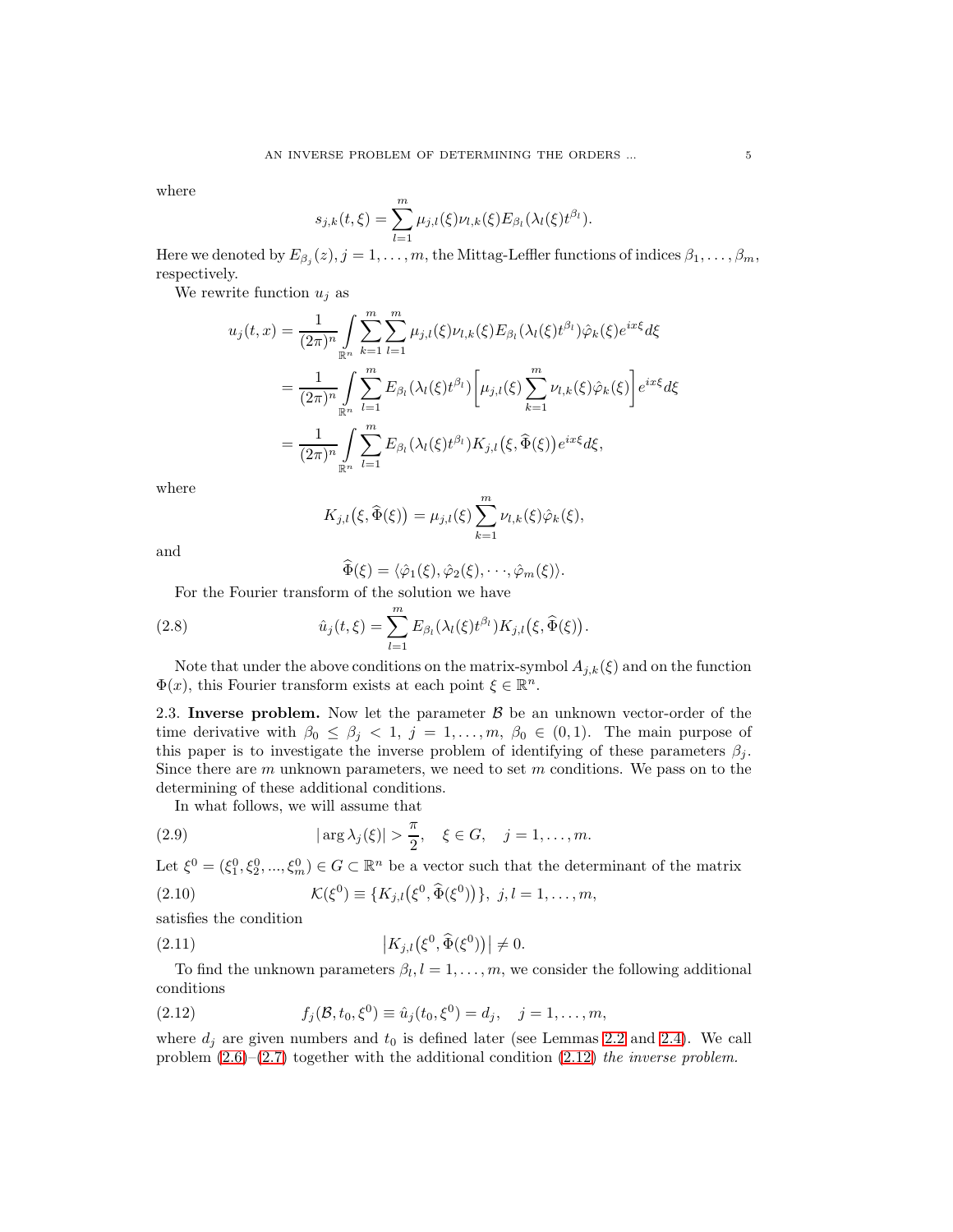<span id="page-5-0"></span>It follows from  $(2.8)$  and  $(2.12)$  that for all  $j = 1, 2, ..., m$ 

(2.13) 
$$
\sum_{l=1}^{m} E_{\beta_l}(\lambda_l(\xi^0)t_0^{\beta_l})K_{j,l}(\xi^0,\widehat{\Phi}(\xi^0)) = d_j.
$$

These are in fact the system of equations to define the orders  $\beta_l, l = 1, 2, ..., m$ .

Due to condition [\(2.11\)](#page-4-0) one can solve system [\(2.13\)](#page-5-0) with respect to the Mittag-Leffler functions  $E_{\beta_l}$ , i.e.

(2.14) 
$$
E_{\beta_l}(\lambda_l(\xi^0)t_0^{\beta_l}) = b_l, \quad l = 1, 2, ..., m,
$$

where  $b_l$ ,  $l = 1, 2, ..., m$ , are components of the vector  $\mathcal{K}^{-1}(\xi^0) \mathbf{d}$ , with  $\mathbf{d} = \langle d_1, ..., d_m \rangle$ and  $\mathcal{K}^{-1}(\xi^0)$  is the inverse matrix to  $\mathcal{K}(\xi^0)$ , defined in [\(2.10\)](#page-4-3). Thus to define each unknown parameter  $\beta_l$  we obtained a separate equation [\(2.14\)](#page-5-1).

Let  $R_{C,l}$  be the range of values of the function  $e_{1,\lambda_l}(\beta_l) \equiv E_{\beta_l}(\lambda_l(\xi^0) t_0^{\beta_l})$  when  $\beta_l$  runs over the half-interval  $[\beta_0, 1)$ , i.e.

<span id="page-5-1"></span>
$$
e_{1,\lambda_l} : [\beta_0, 1) \to R_{C,l} \subset C,
$$

where  $C$  is a complex plane, and the index  $C$  emphasizes that we are considering the case of the Caputo derivatives.

Obviously, for equations [\(2.14\)](#page-5-1), in order to have solutions with respect to  $\beta_l$ , the righthand sides of these equations must lie within the values of the functions on the left-hand sides of these equations, i.e.

$$
(2.15) \t\t bl \in RC,l, \t l = 1, 2, ..., m.
$$

On the other hand, by virtue of Rolle's theorem, the strict monotonicity of either the real part or the imaginary part of the function  $E_{\beta_l}(\lambda_l(\xi^0)t_0^{\beta_l})$  in the variable  $\beta_l$  is sufficient for the uniqueness of the solution to equation [\(2.14\)](#page-5-1).

Let us introduce the following notation

<span id="page-5-3"></span>
$$
R_C(\beta_l) = \Re(E_{\beta_l}(\lambda_l(\xi^0)t_0^{\beta_l})),
$$

where  $\Re(z)$  is the real part of z and the index C again emphasizes that we are considering the case of the Caputo derivatives. The necessity of condition [\(2.9\)](#page-4-4) is that its fulfillment guarantees the strict monotonicity of the function  $R_C(\beta_l)$  it the variable  $\beta_l$  for each fixed l.

2.4. Main results. The main results of this paper are stated in Theorems [2.1](#page-5-2) and [2.5.](#page-7-1)

<span id="page-5-2"></span>**Theorem 2.1.** Let  $\xi^0$  satisfy condition [\(2.11\)](#page-4-0) and  $t_0 > T_0$ , where  $T_0$  is identified in Lemma [2.2.](#page-6-0) Let the numbers  $d_l$  on the right hand side of equation [\(2.12\)](#page-4-1) be such that the components  $b_l$ ,  $l = 1, \ldots, m$ , of the vector  $K^{-1}(\xi^0)$ **d** satisfy the conditions [\(2.15\)](#page-5-3). Then for each l there exists the unique number  $\beta_l^* \in [\beta_0, 1]$  such that the Fourier transform of the solution  $u_j(t, x), j = 1, ..., m$ , of the forward problem with  $\beta_j = \beta_j^*, j = 1, ..., m$ , satisfies equation [\(2.12\)](#page-4-1).

The proof of this theorem follows from the existence and uniqueness theorem for the forward problem proved in [\[30\]](#page-14-11) (see Theorem 3.1) and Lemma [2.2](#page-6-0) below. Therefore, in order to prove the theorem we need to prove only this lemma. The proof of Lemma [2.2](#page-6-0) is given in Section [3.](#page-7-2)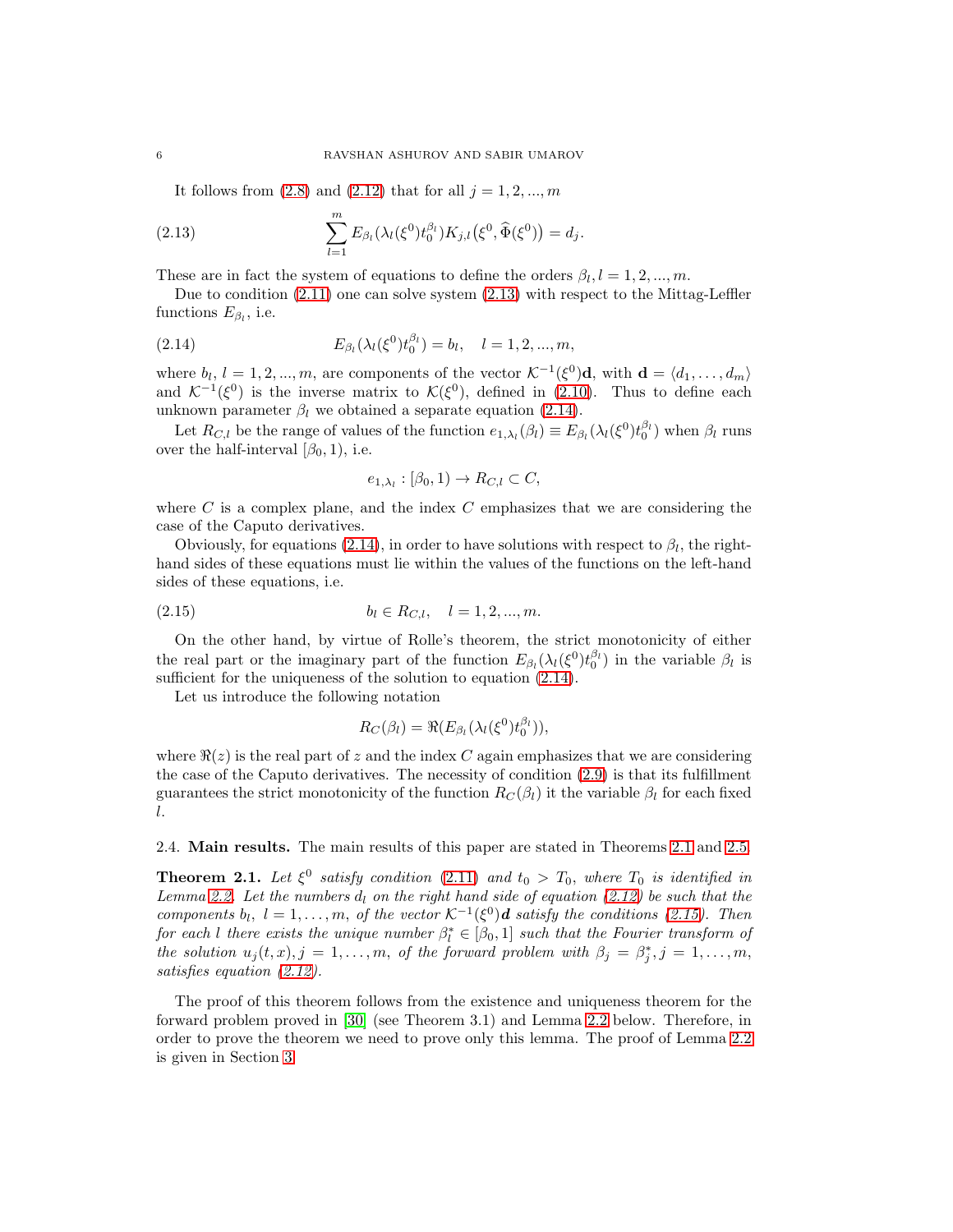<span id="page-6-0"></span>**Lemma 2.2.** Given  $\beta_0$  in the interval  $0 < \beta_0 < 1$  and  $\xi_0$  satisfying condition [\(2.11\)](#page-4-0), there exists a number  $T_0 = T_0(\xi^0, \beta_0) > 1$ , such that for all  $t_0 \geq T_0$  the function  $R_C(\beta_l)$ is positive and strictly monotonically decreasing with respect to  $\beta_l \in [\beta_0, 1]$  and

(2.16) 
$$
R_C(1) \le R_C(\beta_l) \le R_C(\beta_0), \ l = 1, ..., m.
$$

<span id="page-6-5"></span>**Remark 2.3.** Theorem [2.1](#page-5-2) defines the vector-order  $\mathcal{B}^* = (\beta_1^*, \beta_2^*, ..., \beta_m^*)$  uniquely from conditions [\(2.12\)](#page-4-1). Hence, if we define  $f_j(\mathcal{B}, \cdot, \cdot)$  at another time instant  $t_1$  and point  $\xi^1$ and get a new  $\mathcal{B}^{**}$ , i.e.  $f_j(\mathcal{B}^{**}, t_1, \xi^1) = d_j^1$ , then from the equality  $f_j(\mathcal{B}^{**}, t_0, \xi^0) = d_j$ , by virtue of the theorem, we obtain  $\mathcal{B}^{**} = \mathcal{B}^*$ .

Now consider the following initial-value problem

<span id="page-6-1"></span>(2.17) 
$$
D_{+}^{B}U(t,x) = \mathbb{A}(D)U(t,x), \quad t > 0, \ x \in \mathbb{R}^{n},
$$

<span id="page-6-2"></span>(2.18) 
$$
J^{1-B}U(0, x) = \Phi(x), \quad x \in \mathbb{R}^n,
$$

where  $\Phi(x) = \langle \varphi_1(x), \ldots, \varphi_m(x) \rangle \in \Psi_{G,p}(\mathbb{R}^n)$  and the fractional derivatives on the left hand side of equation [\(2.17\)](#page-6-1) are in the sense of Riemann-Liouville.

We call the Cauchy problem  $(2.17)-(2.18)$  $(2.17)-(2.18)$  the second forward problem.

A representation formula for the solution of the second forward problem was also obtained in [\[30\]](#page-14-11) and it has the form

$$
u_j(t,x) = \frac{1}{(2\pi)^n} \int_{\mathbb{R}^n} \sum_{k=1}^m s_{j,k}^+(t,\xi) \hat{\varphi}_k(\xi) e^{ix\xi} d\xi, \quad j = 1, \dots, m,
$$

where

$$
s_{j,k}^+(t,\xi) = \sum_{l=1}^m \mu_{j,l}(\xi) \nu_{l,k}(\xi) t^{\beta_l - 1} E_{\beta_l, \beta_l}(\lambda_l(\xi) t^{\beta_l}).
$$

Here we denoted by  $E_{\beta_j,\beta_j}(z), j=1,\ldots,m$ , the two-parametric Mittag-Leffler functions. For the Fourier transform of the solution we have

(2.19) 
$$
\hat{u}_j(t,\xi) = \sum_{l=1}^m t^{\beta_l - 1} E_{\beta_l, \beta_l}(\lambda_l(\xi) t^{\beta_l}) K_{j,l}(\xi, \widehat{\Phi}(\xi)).
$$

Suppose that condition [\(2.9\)](#page-4-4) is fulfilled and choose  $\xi^0 \in G$  so that inequality [\(2.11\)](#page-4-0) holds.

We call problem  $(2.17)-(2.18)$  $(2.17)-(2.18)$  together with the additional condition  $(2.12)$  the second inverse problem.

Note that additional condition [\(2.12\)](#page-4-1) is in fact the equation to determine the unknown parameters  $\beta_l$ . Performing similar calculations as above, by virtue of condition [\(2.11\)](#page-4-0), we rewrite [\(2.12\)](#page-4-1) as

<span id="page-6-3"></span>(2.20) 
$$
t^{\beta_l - 1} E_{\beta_l, \beta_l}(\lambda_l(\xi) t^{\beta_l}) = b_l, \quad l = 1, 2, ..., m,
$$

where  $b_l$ ,  $l = 1, 2, ..., m$ , are the same numbers as above.

Let  $R_{RL,l}$  be the range of values of the left-hand side of these equations when  $\beta_l$  runs over the half-interval  $(\beta_0, 1)$ . Here the index RL emphasizes that we are considering the case of the Riemann-Liouville derivatives.

Again, as in case of equations [\(2.14\)](#page-5-1), a necessary condition for the existence of solutions to equations [\(2.20\)](#page-6-3) is the inclusion

<span id="page-6-4"></span>
$$
(2.21) \t\t b_l \in R_{RL,l}, \quad l = 1, 2, ..., m.
$$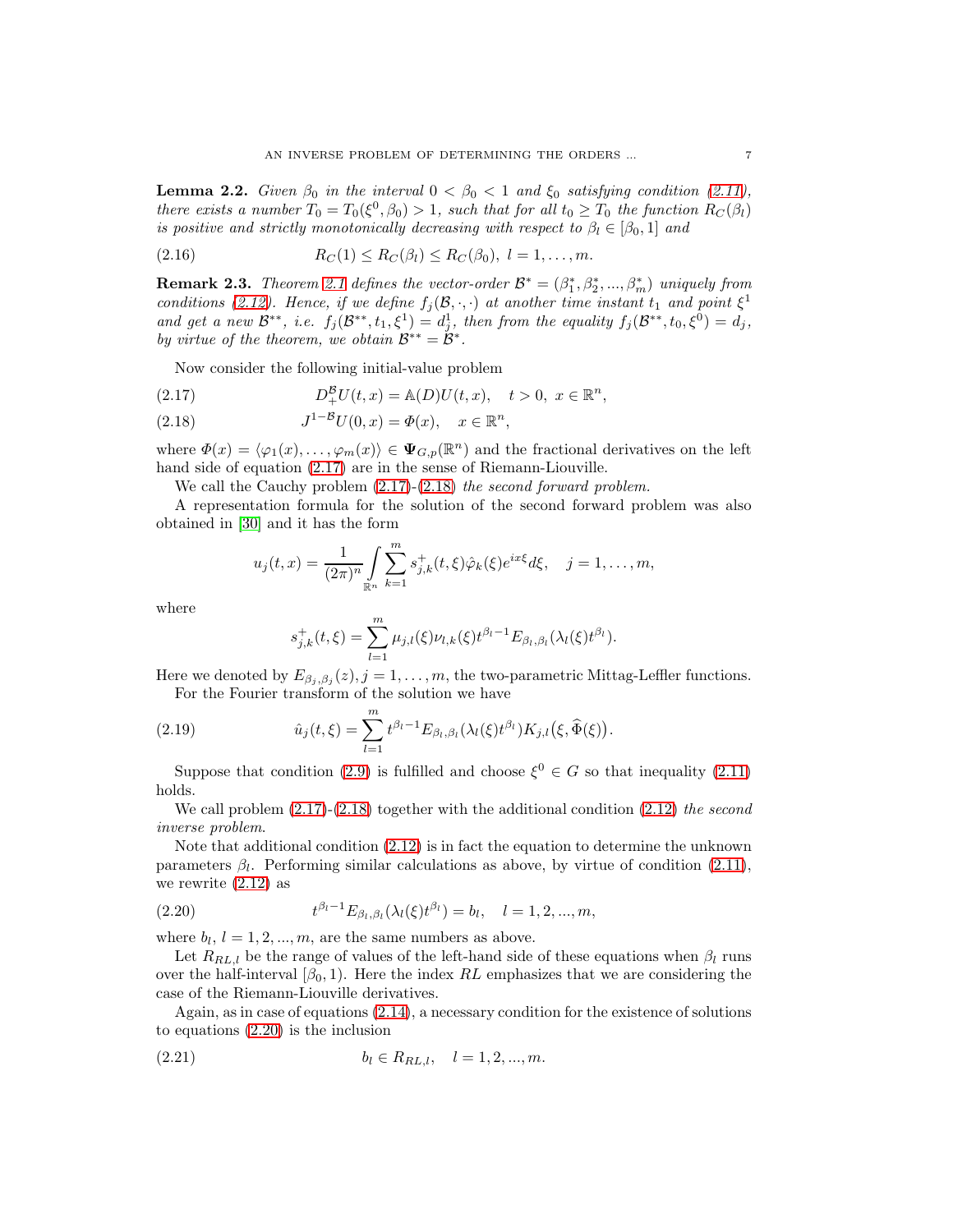On the other hand, by virtue of Rolle's theorem, the strict monotonicity of the function  $\Re(t^{\beta_l-1}E_{\beta_l,\beta_l}(\lambda_l(\xi)t^{\beta_l}))$  in the variable  $\beta_l$  is sufficient for the uniqueness of the solution to equation [\(2.20\)](#page-6-3).

However, if  $|\Re(\lambda_l(\xi^0))|=|\Im(\lambda_l(\xi^0))|$  (note, under the condition  $(2.9)$  one has  $\Re(\lambda_l(\xi^0))<$ 0), then the principal part of  $\Re(t^{\beta_l-1}E_{\beta_l,\beta_l}(\lambda_l(\xi)t^{\beta_l}))$  vanishes, and in this case it is necessary to go to its next term in the asymptotic. Therefore, to simplify the presentation, we further assume that

$$
|\Re(\lambda_l(\xi^0))| \neq |\Im(\lambda_l(\xi^0))|
$$

Let us introduce the following notation

$$
R_{RL}(\beta_l) = sign(|\Re(\lambda_l(\xi^0))| - |\Im(\lambda_l(\xi^0))|)\Re(t^{\beta_l-1}E_{\beta_l,\beta_l}(\lambda_l(\xi)t^{\beta_l})).
$$

Here the index RL again emphasizes that we are considering the case of the Riemann-Liouville derivatives.

<span id="page-7-0"></span>**Lemma 2.4.** Given  $\beta_0$  in the interval  $0 < \beta_0 < 1$  and  $\xi_0$  satisfying condition [\(2.11\)](#page-4-0), there exists a number  $T_1 = T_1(\xi^0, \beta_0) > 1$ , such that for all  $t_0 \geq T_1$  the function  $R_{RL}(\beta_l)$ is positive and strictly monotonically decreasing with respect to  $\beta_l \in [\beta_0, 1]$  and

(2.23) 
$$
R_{RL}(1) \le R_{RL}(\beta_l) \le R_{RL}(\beta_0), \ l = 1, ..., m.
$$

This lemma, similar to the Caputo derivative case, immediately implies the following main result of this paper in the case of the Riemann-Liouville derivatives. The existence and uniqueness theorem of the corresponding forward problem is proved in [\[30\]](#page-14-11) (see Theorem 3.4). The proof of Lemma [2.4](#page-7-0) is presented in the next section.

<span id="page-7-1"></span>**Theorem 2.5.** Let  $\xi^0$  satisfy condition [\(2.11\)](#page-4-0) and  $t_0 > T_1$ , where  $T_1$  is identified in Lemma [2.4.](#page-7-0) Let the numbers  $d_l$  from condition [\(2.12\)](#page-4-1) be such that the corresponding numbers  $b_l$  satisfy the conditions [\(2.21\)](#page-6-4). Then for each l there exists the unique number  $\beta_l^* \in [\beta_0, 1]$  such that the Fourier transform of the solution  $u_j(t, x)$  of the second forward problem with  $\beta_j = \beta_j^*$  satisfies the equation [\(2.12\)](#page-4-1).

<span id="page-7-2"></span>Similar to the Caputo derivative case, Theorem [2.5](#page-7-1) defines the vector-order  $\mathcal{B}^*$  =  $(\beta_1^*, \beta_2^*, ..., \beta_m^*)$  uniquely from conditions [\(2.12\)](#page-4-1); see Remark [2.3.](#page-6-5)

### 3. Proofs of Lemmata [2.2](#page-6-0) and [2.4](#page-7-0)

Let us denote by  $\delta(1;\theta)$  a contour oriented by non-decreasing arg  $\zeta$  consisting of the following parts: the ray  $\arg \zeta = -\theta$  with  $|\zeta| \geq 1$ , the arc  $-\theta \leq \arg \zeta \leq \theta$ ,  $|\zeta| = 1$ , and the ray  $\arg \zeta = \theta$ ,  $|\zeta| \geq 1$ . If  $0 < \theta < \pi$ , then the contour  $\delta(1;\theta)$  divides the complex  $\zeta$ -plane into two unbounded parts, namely  $G^{(-)}(1;\theta)$  to the left of  $\delta(1;\theta)$  by orientation, and  $G^{(+)}(1;\theta)$  to the right of it. The contour  $\delta(1;\theta)$  is called the Hankel path.

In what follows, we fix l out of 1,..., m and denote  $\lambda = \lambda_l(\xi^0)$  and  $\rho = \beta_l$ . Let  $\lambda = -\lambda_1 + i\lambda_2$  and by virtue of condition [\(2.9\)](#page-4-4) one has  $\lambda_1 > 0$ . Further let  $\theta = (\frac{\pi}{2} + \varepsilon)\rho$ ,  $\alpha = (\frac{\pi}{2} + 2\varepsilon)\rho, \ \rho \in [\beta_0, 1]$  and  $\varepsilon > 0$  be such that  $\varepsilon \equiv \varepsilon(\xi^0) < \frac{1}{2} \min\{|\arg \lambda(\xi^0)| \pi/2, \pi/2$ .

Then

$$
\frac{\pi}{2}\rho<\theta<\alpha<\pi\rho,\quad \alpha<|\arg\lambda|,
$$

and therefore  $\lambda t_0^{\rho} \in G^{(-)}(1;\theta)$ .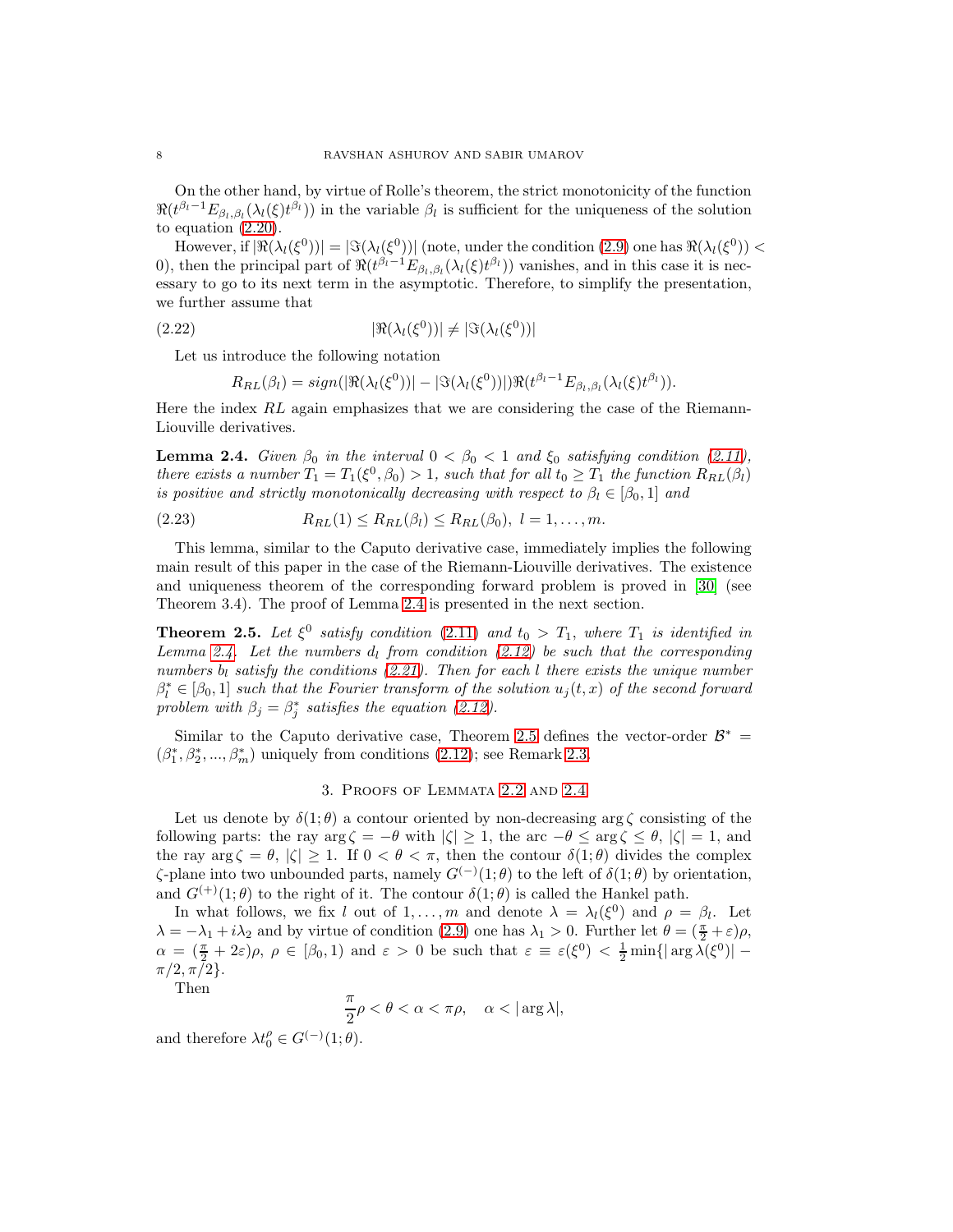3.1. Proof of Lemma [2.2.](#page-6-0) First we prove Lemma [2.2.](#page-6-0) By the definition of contour  $δ(1; θ)$ , we have (see [\[9\]](#page-13-18), formula (2.29), p. 135)

<span id="page-8-0"></span>
$$
(3.1) \quad e_{1,\lambda}(\rho) \equiv E_{\rho}(\lambda t_0^{\rho}) = -\frac{1}{\lambda t_0^{\rho} \Gamma(1-\rho)} + \frac{1}{2\pi i \rho \lambda t_0^{\rho}} \int_{\delta(1;\theta)} \frac{e^{\zeta^{1/\rho}} \zeta}{\zeta + \lambda t_0^{\rho}} d\zeta = f_1(\rho) + f_2(\rho).
$$

To prove the lemma, we need to determine the sign of the real part of the derivative  $\frac{d}{d\rho}e_{1,\lambda}(\rho)$ . It is not hard to estimate the derivative  $f'_{1}(\rho)$ . Indeed, let  $\Psi(\rho)$  be the logarithmic derivative of the gamma function  $\Gamma(\rho)$  (for the definition and properties of  $\Psi$  see [\[5\]](#page-13-19)). Then  $\Gamma'(\rho) = \Gamma(\rho)\Psi(\rho)$ , and therefore,

$$
f_1'(\rho) = \frac{\ln t_0 - \Psi(1 - \rho)}{\lambda t_0^{\rho} \Gamma(1 - \rho)}.
$$

Since

$$
\frac{1}{\Gamma(1-\rho)} = \frac{1-\rho}{\Gamma(2-\rho)}, \quad \Psi(1-\rho) = \Psi(2-\rho) - \frac{1}{1-\rho},
$$

the function  $f'_{1}(\rho)$  can be represented as follows

<span id="page-8-1"></span>
$$
f_1'(\rho) = \frac{1}{\lambda t_0^{\rho}} \frac{(1-\rho)[\ln t_0 - \Psi(2-\rho)] + 1}{\Gamma(2-\rho)}.
$$

If  $\gamma \approx 0,57722$  is the Euler-Mascheroni constant, then  $-\gamma < \Psi(2-\rho) < 1-\gamma$ . By virtue of this estimate we may write

(3.2) 
$$
-\Re(f'_1(\rho)) \ge \frac{\lambda_1}{|\lambda|^2} \frac{(1-\rho)[\ln t_0 - (1-\gamma)] + 1}{\Gamma(2-\rho)t_0^{\rho}} \ge \frac{\lambda_1}{|\lambda|^2 t_0^{\rho}},
$$

provided

(3.3) 
$$
\ln t_0 > 1 - \gamma \quad \text{or} \quad t_0 > T_0 = e^{1 - \gamma} > 1.
$$

To estimate the derivative  $f'_{2}(\rho)$ , we denote the integrand in [\(3.1\)](#page-8-0) by  $F(\zeta, \rho)$ :

<span id="page-8-2"></span>
$$
F(\zeta,\rho)=\frac{1}{2\pi i\rho\lambda t_0^\rho}\cdot\frac{e^{\zeta^{1/\rho}}\zeta}{\zeta+\lambda t_0^\rho}.
$$

Note, that the domain of integration  $\delta(1;\theta)$  also depends on  $\rho$ . To take this circumstance into account when differentiating the function  $f'_{2}(\rho)$ , we rewrite the integral [\(3.1\)](#page-8-0) in the form:

$$
f_2(\rho) = f_{2+}(\rho) + f_{2-}(\rho) + f_{21}(\rho),
$$

where

$$
f_{2\pm}(\rho) = e^{\pm i\theta} \int_{1}^{\infty} F(s e^{\pm i\theta}, \rho) ds,
$$

$$
f_{21}(\rho) = i \int_{-\theta}^{\theta} F(e^{iy}, \rho) e^{iy} dy = i \theta \int_{-1}^{1} F(e^{i\theta s}, \rho) e^{i\theta s} ds.
$$

Let us consider the function  $f_{2+}(\rho)$ . Since  $\theta = (\frac{\pi}{2} + \varepsilon)\rho$  and  $\zeta = s e^{i\theta}$ , then

$$
e^{\zeta^{1/\rho}} = e^{-s^{\frac{1}{\rho}}(\varepsilon_1 - i\varepsilon_2)}, \cos(\frac{\pi}{2} + \varepsilon) = -\varepsilon_1 < 0. \sin(\frac{\pi}{2} + \varepsilon) = \varepsilon_2 > 0.
$$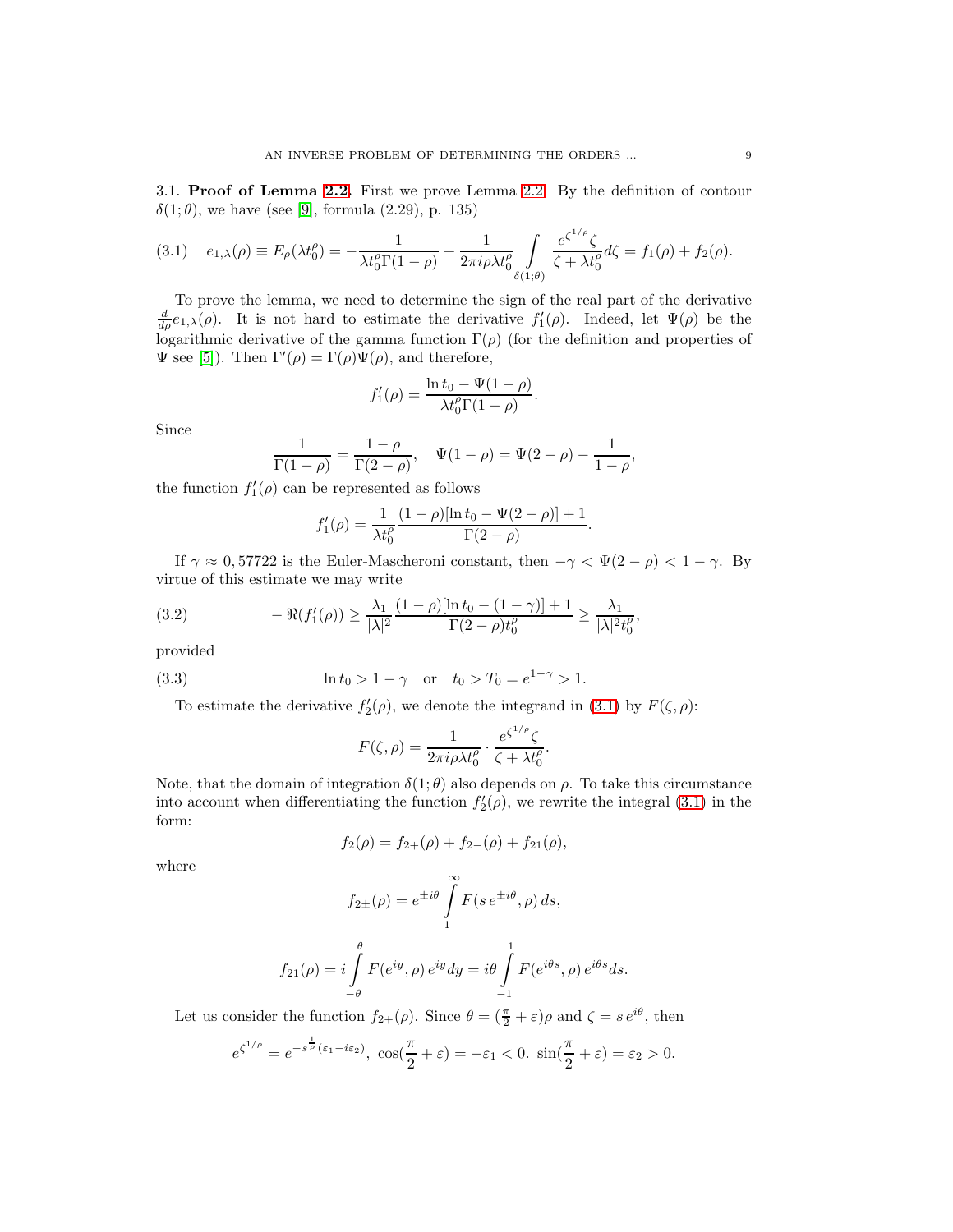The derivative of the function  $f_{2+}(\rho)$  has the form

$$
f'_{2+}(\rho) = \frac{1}{2\pi i\rho\lambda t_0^{\rho}} \int\limits_1^{\infty} \frac{e^{-s^{\frac{1}{\rho}}(\varepsilon_1 - i\varepsilon_2)} s \, e^{2ia\rho} \mathcal{M}(s)}{s \, e^{ia\rho} + \lambda t_0^{\rho}} ds,
$$

where  $a = \frac{\pi}{2} + \varepsilon$ , and

$$
\mathcal{M}(s) = -\frac{\varepsilon_1 - i\varepsilon_2}{\rho^2} s^{1/\rho} \ln s + 2ia - \frac{1}{\rho} - \ln t_0 - \frac{ias e^{ia\rho} + \lambda t_0^{\rho} \ln t_0}{s e^{ia\rho} + \lambda t_0^{\rho}}.
$$

It is not hard to verify, that

$$
|s e^{ia\rho} + \lambda t_0^{\rho}| \ge |\lambda| t_0^{\rho} \sin(\alpha - \theta) \ge \frac{2}{\pi} |\lambda| t_0^{\rho} \varepsilon.
$$

Therefor we arrive at

$$
|f'_{2+}(\rho)| \leq \frac{C}{\rho(\varepsilon|\lambda|t_0^{\rho})^2} \int_{1}^{\infty} e^{-\varepsilon_1 s^{1/\rho}} s \left[ \frac{1}{\rho^2} s^{1/\rho} \ln s + \ln t_0 \right] ds,
$$
  

$$
|f'_{2+}(\rho)| \leq \frac{C}{(|\lambda|t_0^{\rho})^2} \left[ \frac{1}{\rho} + \ln t_0 \right],
$$

or

$$
|f'_{2+}(\rho)| \leq \frac{C}{(|\lambda|t_0^{\rho})^2} \left[\frac{1}{\rho} + \ln t_0\right],
$$

where the constant C depends only on  $\varepsilon$  (and therefore only on  $\xi^0$ ).

The function  $f'_{2-}(\rho)$  has exactly the same estimate.

Now consider the function  $f_{21}(\rho)$ . It is not hard to verify that

$$
f'_{21}(\rho) = \frac{a}{2\pi\lambda t_0^{\rho}} \int\limits_{-1}^1 \frac{e^{e^{ias}} e^{2ia\rho s} \left[2ias - \ln t_0 - \frac{ias e^{ia\rho s} + \lambda t_0^{\rho} \ln t_0}{e^{ia\rho s} + \lambda t_0^{\rho}}\right]}{e^{ia\rho s} + \lambda t_0^{\rho}} ds.
$$

Therefore,

$$
|f'_{21}(\rho)| \leq C \frac{\ln t_0}{(|\lambda| t_0^{\rho})^2}.
$$

Now we show that the real part of the derivative  $\frac{d}{d\rho}e_{1,\lambda}(\rho)$  is negative. Taking into account estimate [\(3.2\)](#page-8-1) and the estimates for  $f'_{2\pm}$  and  $f'_{21}$ , we have

.

(3.4) 
$$
\Re\left(\frac{d}{d\rho}e_{1,\lambda}(\rho)\right) < -\frac{\lambda_1}{|\lambda|^2 t_0^{\rho}} + C\frac{1/\rho + \ln t_0}{(|\lambda| t_0^{\rho})^2}
$$

In other words, this derivative is negative if

$$
t_0^\rho>C\frac{1/\rho+\ln t_0}{\lambda_1}
$$

for all  $\rho \in [\beta_0, 1)$ . Hence

(3.5) 
$$
t_0^{\beta_0} > C \frac{1/\beta_0 + \ln t_0}{\lambda_1}.
$$

Thus, there exists a number  $T_0 = T_0(\xi^0, \beta_0) > 1$  (see [\(3.3\)](#page-8-2)) such, that for all  $t_0 \ge T_0$ we have the estimate

$$
\Re\left(\frac{d}{d\rho}e_{1,\lambda}(\rho)\right) < 0 \text{ for all } \rho \in [\beta_0, 1].
$$

The positivity of  $R_C(\beta_l)$  follows from the explicit form of the function  $f_1(\rho)$ . Lemma [2.2,](#page-6-0) and therefore Theorem [2.1](#page-5-2) are completely proved.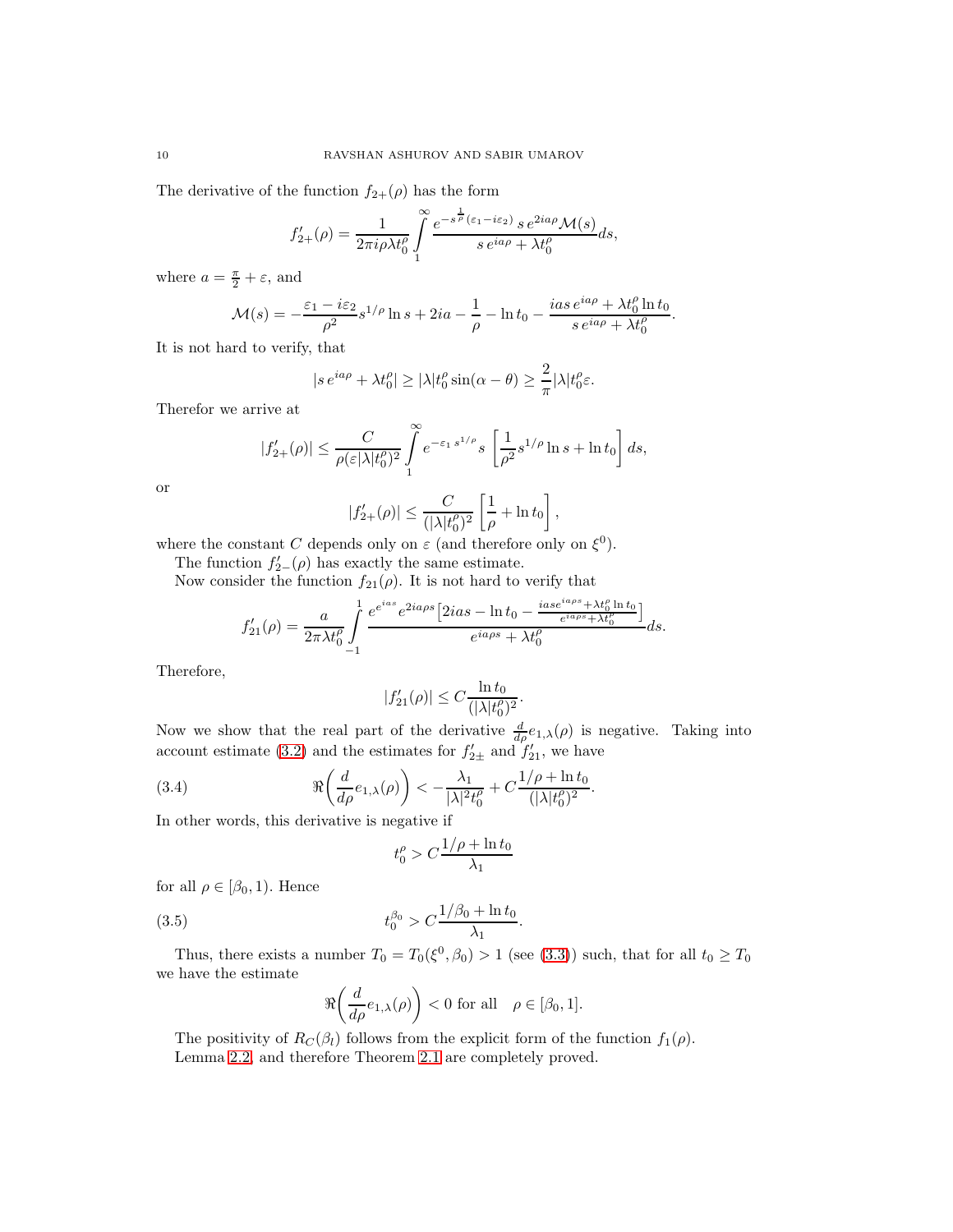3.2. Proof of Lemma [2.4.](#page-7-0) We now turn to the proof of Lemma [2.4.](#page-7-0) By the definition of contour  $\delta(1;\theta)$ , we have for  $e_{2,\lambda}(\rho) \equiv t_0^{\rho-1} E_{\rho,\rho}(\lambda t_0^{\rho})$  the following equation (see [\[9\]](#page-13-18), formula (2.29), p. 135)

<span id="page-10-1"></span>(3.6) 
$$
e_{2,\lambda}(\rho) = -\frac{1}{\lambda^2 t_0^{\rho+1} \Gamma(-\rho)} + \frac{1}{2\pi i \rho \lambda^2 t_0^{\rho+1}} \int_{\delta(1;\theta)} \frac{e^{\zeta^{1/\rho}} \zeta^{\frac{1}{\rho}+1}}{\zeta + \lambda t_0^{\rho}} d\zeta = g_1(\rho) + g_2(\rho).
$$

Since the positivity of  $R_{RL}(1)$  is obvious, then in order to prove Lemma [2.4](#page-7-0) it suffices to show that the derivatives of  $R_{RL}(\rho)$  is negative for all  $\rho \in [\beta_0, 1)$ .

For the derivative  $g'_1(\rho)$  we have

$$
g'_1(\rho) = \frac{\ln t_0 - \Psi(-\rho)}{\lambda^2 t_0^{\rho+1} \Gamma(-\rho)}.
$$

To get rid of the singularity in the denominators, we use the equalities

$$
\frac{1}{\Gamma(-\rho)} = -\frac{\rho}{\Gamma(1-\rho)} = -\frac{\rho(1-\rho)}{\Gamma(2-\rho)}, \n\Psi(-\rho) = \Psi(1-\rho) + \frac{1}{\rho} = \Psi(2-\rho) + \frac{1}{\rho} - \frac{1}{1-\rho}.
$$

Then the function  $g'_1(\rho)$  can be represented as follows

<span id="page-10-0"></span>(3.7) 
$$
g'_1(\rho) = \frac{1}{\lambda^2 t_0^{\rho+1}} \frac{\rho(1-\rho)[\Psi(2-\rho) - \ln t_0] + 1 - 2\rho}{\Gamma(2-\rho)} = -\frac{g_{11}(\rho)}{\lambda^2 t_0^{\rho+1} \Gamma(2-\rho)}.
$$

Since  $\Psi(2-\rho) < 1-\gamma$ , then

<span id="page-10-3"></span>
$$
g_{11}(\rho) > \rho(1-\rho)[\ln t_0 - (1-\gamma)]) + 2\rho - 1.
$$

For  $t_0 = e^{1-\gamma}e^{2/\rho}$  one has  $\rho(1-\rho)[\ln t_0 - (1-\gamma)]) + 2\rho - 1 = 1$ . Hence,  $g_{11}(\rho) \ge 1$ , provided  $t_0 \geq T_1$ , where

(3.8) 
$$
T_1 = e^{1-\gamma} e^{2/\beta_0} > e^{3-\gamma} > 1.
$$

Thus, by virtue of  $(3.7)$ , for all such  $t_0$  we arrive at

(3.9) 
$$
sign(\lambda_1^2 - \lambda_2^2) \Re(g'_1(\rho)) \le -\frac{|\lambda_1^2 - \lambda_2^2|}{|\lambda|^4 t_0^{\rho+1}}.
$$

To estimate the derivative  $g'_2(\rho)$ , we denote the integrand in [\(3.6\)](#page-10-1) by  $G(\zeta, \rho)$ :

<span id="page-10-2"></span>
$$
G(\zeta,\rho)=\frac{1}{2\pi i\rho\lambda^2t_0^{\rho+1}}\cdot\frac{e^{\zeta^{1/\rho}}\zeta^{1/\rho+1}}{\zeta+\lambda t_0^{\rho}},
$$

and rewrite the integral [\(3.6\)](#page-10-1) in the form:

$$
g_2(\rho) = g_{2+}(\rho) + g_{2-}(\rho) + g_{21}(\rho),
$$

where

$$
g_{2\pm}(\rho) = e^{\pm i\theta} \int\limits_{1}^{\infty} G(s \, e^{\pm i\theta}, \rho) \, ds,
$$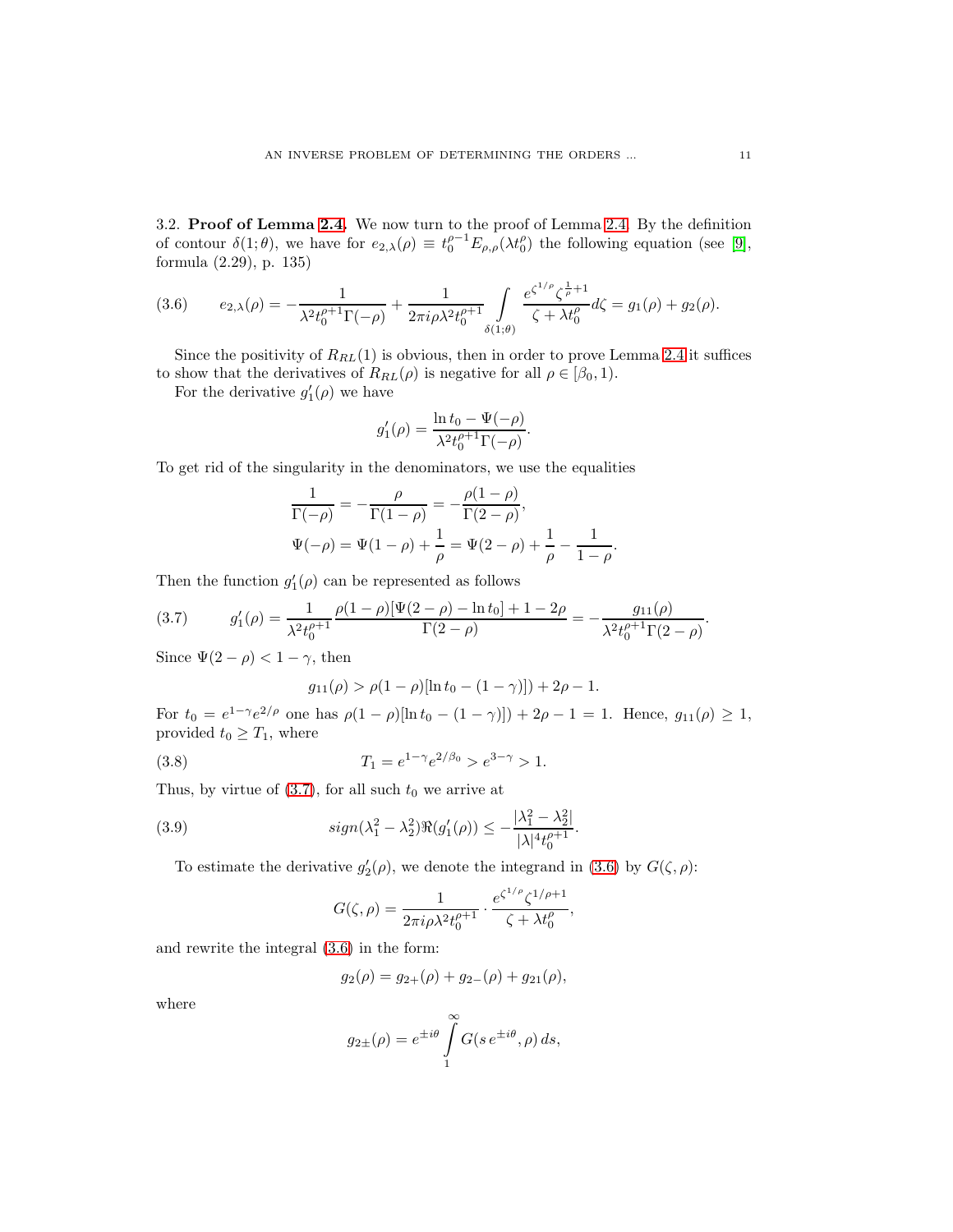$$
g_{21}(\rho) = i \int\limits_{-\theta}^{\theta} F(e^{iy}, \rho) e^{iy} dy = i \theta \int\limits_{-1}^{1} G(e^{i\theta s}, \rho) e^{i\theta s} ds.
$$

The derivative of the function  $g_{2+}(\rho)$  has the form

$$
g'_{2+}(\rho) = I \cdot \int_{1}^{\infty} \frac{e^{-s^{1/\rho}(\varepsilon_1 - i\varepsilon_2)} s^{\frac{1}{\rho} + 1} e^{2ia\rho} \mathcal{N}(s)}{s e^{ia\rho} + \lambda t_0^{\rho}} ds,
$$

where  $I = e^{ia}(2\pi i \rho \lambda^2 t_0^{\rho+1})^{-1}$ ,  $a = \frac{3\pi}{4}$ , and

$$
\mathcal{N}(s) = -\frac{1}{\rho^2}((\varepsilon_1 + i\varepsilon_2)s^{\frac{1}{\rho}} + 1)\ln s + 2ia - \frac{1}{\rho} - \ln t_0 - \frac{ias\,e^{ia\rho} + \lambda t_0^{\rho}\ln t_0}{s\,e^{ia\rho} + \lambda t_0^{\rho}}.
$$

By virtue of the inequality  $|s e^{ia\rho} + \lambda t_0^{\rho}| \geq \frac{2}{\pi} |\lambda| t_0^{\rho} \varepsilon$  we arrive at

$$
|g_{2+}'(\rho)| \leq \frac{C}{\rho |\lambda|^{3} t_0^{2\rho+1}} \int_{1}^{\infty} e^{-\varepsilon_1 s^{1/\rho}} s^{\frac{1}{\rho}+1} \left[ \frac{1}{\rho^2} s^{1/\rho} \ln s + \ln t_0 \right] ds,
$$

or

$$
|g'_{2+}(\rho)| \leq \frac{C}{|\lambda|^3 t_0^{2\rho+1}} \Big[\frac{1}{\rho} + \ln t_0\Big],
$$

where the constant C depends only on  $\xi^0$ .

The function  $g'_{2-}(\rho)$  has exactly the same estimate.

Now consider the function  $g_{21}(\rho)$ . For its derivative we have

$$
g'_{21}(\rho) = \frac{a}{2\pi i \lambda^2 t_0^{\rho+1}} \cdot \int\limits_{-1}^1 \frac{e^{e^{ias}} e^{ias} e^{2ia\rho s} \left[2ias - \ln t_0 - \frac{ias e^{ia\rho s} + \lambda t_0^{\rho} \ln t_0}{e^{ia\rho s} + \lambda t_0^{\rho}}\right]}{e^{ia\rho s} + \lambda t_0^{\rho}} ds.
$$

Therefore,

$$
|g'_{21}(\rho)| \le C \frac{\ln t_0}{|\lambda|^3 t_0^{2\rho + 1}}.
$$

Taking into account estimate [\(3.9\)](#page-10-2) and the estimates for  $g'_{2\pm}$  and  $g'_{21}$ , we have

$$
sign(\lambda_1^2 - \lambda_2^2) \Re(e'_{2,\lambda}(\rho)) \le -\frac{|\lambda_1^2 - \lambda_2^2|}{|\lambda|^4 t_0^{\rho+1}} + C \frac{1/\rho + \ln t_0}{|\lambda|^3 t_0^{2\rho+1}}.
$$

In other words, the left hand side is negative if

$$
t_0^{\beta_0} > \frac{C|\lambda|}{|\lambda_1^2 - \lambda_2^2|} \Big(\frac{1}{\beta_0} + \ln t_0\Big).
$$

Hence, there exists a number  $T_1 = T_1(\xi^0, \beta_0) > 1$  (see [\(3.8\)](#page-10-3)), such, that for all  $t_0 \geq T_1$ the function  $sign(\lambda_1^2 - \lambda_2^2) \Re(e_{2,\lambda}'(\rho))$  is negative.

Lemma [2.4](#page-7-0) and therefore Theorem [2.5](#page-7-1) are proved.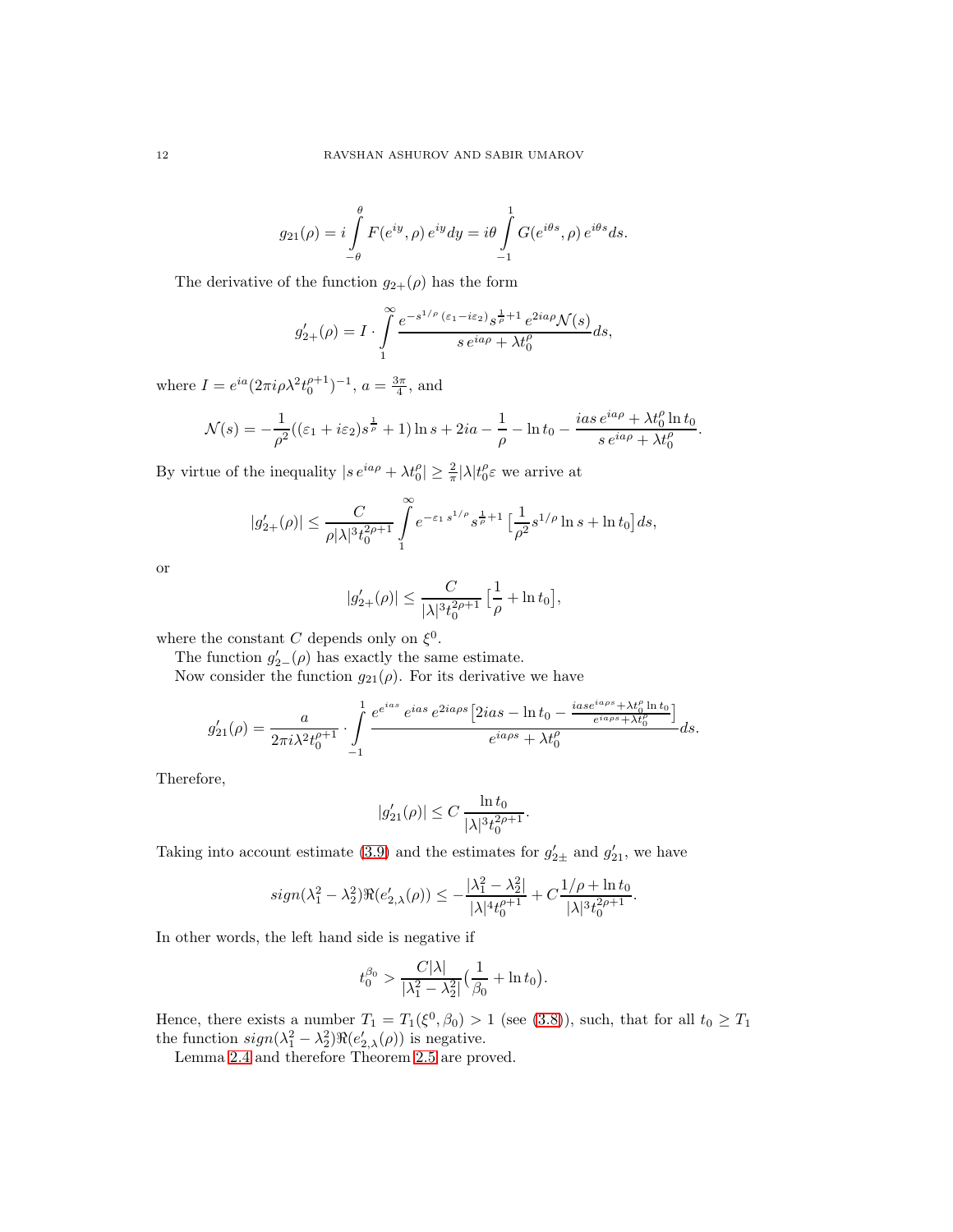# 4. An example

To illustrate the theorems proved above consider the following Cauchy problem (see [\[30\]](#page-14-11))

<span id="page-12-0"></span>(4.1) 
$$
D_{*}^{\beta_{1}}u_{1}(t,x) = -D_{*}^{2}u_{1}(t,x) - Du_{2}(t,x), \quad t > 0, -\infty < x < \infty,
$$

<span id="page-12-1"></span>(4.2) 
$$
D_*^{\beta_2}u_2(t,x) = -Du_1(t,x) - D^2u_2(t,x), \quad t > 0, \ -\infty < x < \infty,
$$

<span id="page-12-3"></span>(4.3) 
$$
u_1(0, x) = \varphi_1(x), \quad u_2(0, x) = \varphi_2(x), \quad -\infty < x < \infty.
$$

It is not hard to see that the symbol of the operator on the right hand side of  $(4.1)-(4.2)$  $(4.1)-(4.2)$ is symmetric and has the representation

<span id="page-12-2"></span>
$$
(4.4) \qquad \mathcal{A}(\xi) = \begin{bmatrix} -\xi^2 & -\xi \\ -\xi & -\xi^2 \end{bmatrix} = \begin{bmatrix} 1/2 & 1/2 \\ -1/2 & 1/2 \end{bmatrix} \begin{bmatrix} -\xi^2 + \xi & 0 \\ 0 & -\xi^2 - \xi \end{bmatrix} \begin{bmatrix} 1 & -1 \\ 1 & 1 \end{bmatrix}.
$$

As is seen from [\(4.4\)](#page-12-2) that  $\lambda_1(\xi) = -\xi^2 + \xi$  and  $\lambda_2(\xi) = -\xi^2 - \xi$ . The solution  $U(t, x) =$  $\langle u_1(t, x), u_2(t, x) \rangle$  to Cauchy problem [\(4.1\)](#page-12-0)-[\(4.3\)](#page-12-3) has the representation:

$$
u_1(t,x) = \frac{1}{2\pi} \int_{-\infty}^{\infty} \left[ \frac{1}{2} E_{\beta_1} ((-\xi^2 + \xi) t^{\beta_1}) + \frac{1}{2} E_{\beta_2} ((-\xi^2 - \xi) t^{\beta_2}) \right] \hat{\varphi}_1](\xi) d\xi
$$
  
+ 
$$
\frac{1}{2\pi} \int_{-\infty}^{\infty} \left[ \frac{1}{2} E_{\beta_1} ((-\xi^2 + \xi) t^{\beta_1}) - \frac{1}{2} E_{\beta_2} ((-\xi^2 - \xi) t^{\beta_2}) \right] \hat{\varphi}_2](\xi) d\xi;
$$
  

$$
u_2(t,x) = \frac{1}{2\pi} \int_{-\infty}^{\infty} \left[ \frac{1}{2} E_{\beta_1} ((-\xi^2 + \xi) t^{\beta_1}) - \frac{1}{2} E_{\beta_2} ((-\xi^2 - \xi) t^{\beta_2}) \right] \hat{\varphi}_1(\xi) d\xi
$$
  
+ 
$$
\frac{1}{2\pi} \int_{-\infty}^{\infty} \left[ \frac{1}{2} E_{\beta_1} ((-\xi^2 + \xi) t^{\beta_1}) + \frac{1}{2} E_{\beta_2} ((-\xi^2 - \xi) t^{\beta_2}) \right] \hat{\varphi}_2(\xi) d\xi.
$$

Moreover, obviously,  $\lambda_k(\xi) \leq 0$ ,  $k = 1, 2$ , for all  $\xi$  satisfying the inequality  $|\xi| \geq 1$ . It is not hard to verify, that

$$
K_{1,1}(\xi, \hat{\Phi}(\xi)) = K_{2,1}(\xi, \hat{\Phi}(\xi)) = \frac{1}{2}\hat{\varphi}_1(\xi) + \frac{1}{2}\hat{\varphi}_2(\xi)
$$

and

$$
K_{1,2}(\xi, \hat{\Phi}(\xi)) = \frac{1}{2}\hat{\varphi}_1(\xi) - \frac{1}{2}\hat{\varphi}_2(\xi), \quad K_{2,2}(\xi, \hat{\Phi}(\xi)) = -\frac{1}{2}\hat{\varphi}_1(\xi) + \frac{1}{2}\hat{\varphi}_2(\xi).
$$

Therefore for the corresponding determinant one has

$$
|K_{j,l}(\xi^0, \widehat{\Phi}(\xi^0))| = \frac{1}{2} (\hat{\varphi}_2^2(\xi^0) - \hat{\varphi}_1^2(\xi^0))
$$

and condition [\(2.11\)](#page-4-0) has the form

$$
\hat{\varphi}_2^2(\xi^0) \neq \hat{\varphi}_1^2(\xi^0)
$$
, or  $|\hat{\varphi}_2(\xi^0)| \neq |\hat{\varphi}_1(\xi^0)|$ .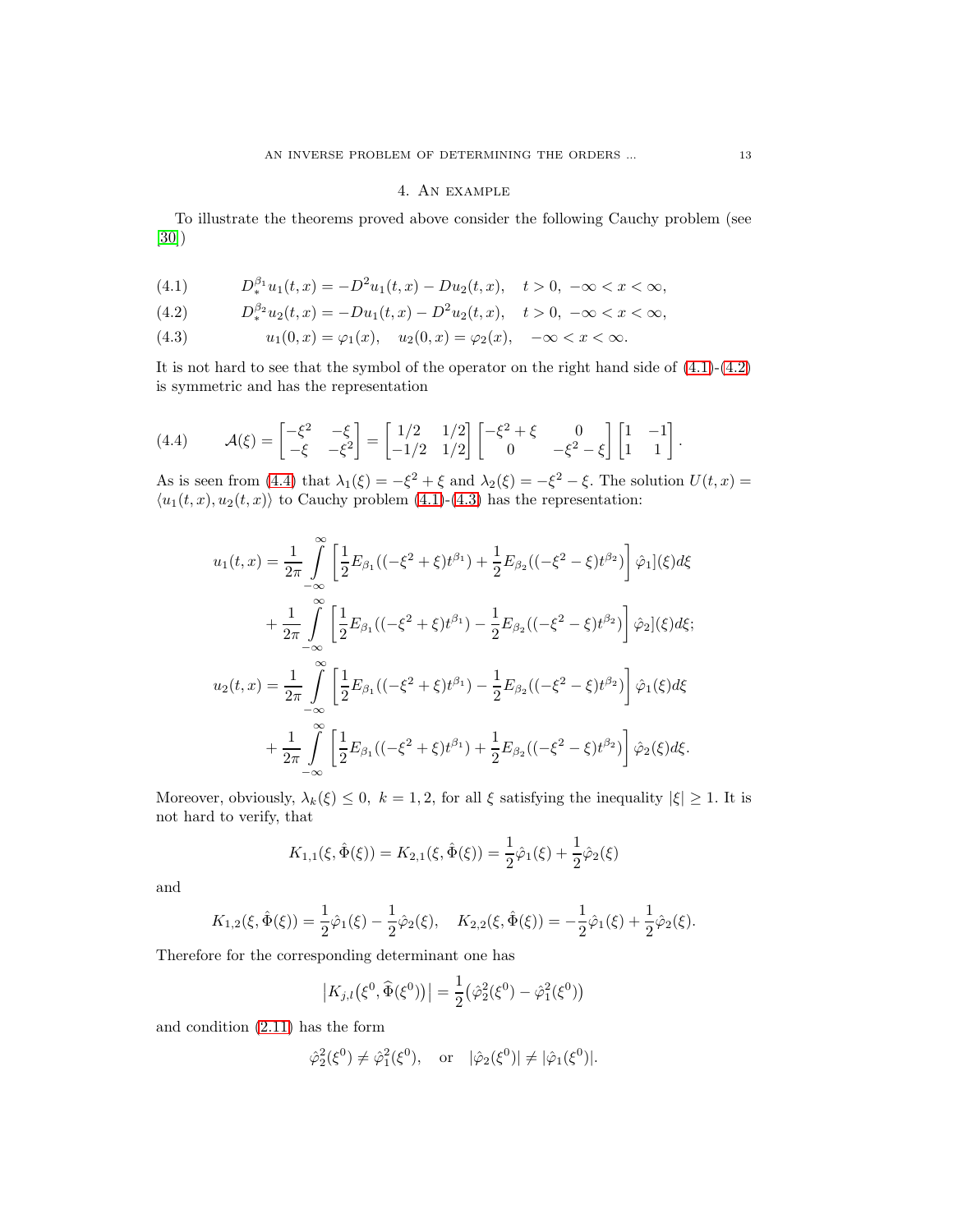In this case the unknown orders  $\beta_1$  and  $\beta_2$  are the unique roots of the following equations

$$
E_{\beta_1}(\lambda_1(\xi^0)t_0^{\beta_1}) = -\frac{d_1 + d_2}{\hat{\varphi}_1(\xi^0) + \hat{\varphi}_2(\xi^0)},
$$
  

$$
E_{\beta_2}(\lambda_2(\xi^0)t_0^{\beta_2}) = \frac{d_1 - d_2}{\hat{\varphi}_2(\xi^0) - \hat{\varphi}_1(\xi^0)},
$$

respectively.

#### **REFERENCES**

- <span id="page-13-6"></span>1. Sh. Alimov, R. Ashurov, Inverse problem of determining an order of the Caputo time-fractional derivative for a subdiffusion equation, J. Inverse Ill-Posed Probl. 28 (2020), Issue 5, pp. 651-658.
- <span id="page-13-7"></span>2. R. Ashurov, Yu. Fayziev, Determination of fractional order and source term in a fractional subdiffusion equation, arXiv:submit/3264960[math. AP]8 Jul 2020.
- <span id="page-13-8"></span>3. R. Ashurov, S. Umarov, Determination of the order of fractional derivative for subdiffusion equations, Fractional Calculus and Applied Analysis, 2020, 12, pp. 1-17.
- 4. R.R. Ashurov, R. Zunnunov, Initial-boundary value and inverse problems for subdiffusion equation in  $R^N$ . Fractional Differential Calculus, 2020, 10 (2), 291-306.
- <span id="page-13-19"></span><span id="page-13-2"></span>5. H. Bateman, Higher transcendental functions, McGraw-Hill, 1953.
- 6. D. Benson, M. Meerschaert, J. Revielle, Fractional calculus in hydrology modeling: A numerical perspective. Advances in water resources, 51 479–497, 2013.
- <span id="page-13-9"></span>7. J. Cheng, J. Nakagawa, M. Yamamoto, T. Yamazaki, Uniqueness in an inverse problem for a one-dimensional fractional diffusion equation, Inverse Prob., 4 (2009), 1–25.
- <span id="page-13-14"></span>8. S. Das, P.K. Gupta, A mathematical model on fractional Lotka-Volterra equations. Journal of theoretical biology, 277 (1), 1-6, 2011.
- <span id="page-13-18"></span>9. M. M. DZHERBASHIAN, Integral Transforms and Representation of Functions in the Complex Domain (in Russian), M. NAUKA, 1966.
- <span id="page-13-15"></span>10. Ch. Guo, Sh. Fang, Stability and approximate analytic solutions of the fractional Lotka-Volterra equations for three competitors. Advanced difference equations, 219, 1-14, 2016.
- <span id="page-13-5"></span>11. Handbook of Fractional Calculus with Applications. Volume 2: Fractional Differential Equations. Editors: Kochubey A., Luchko Yu. De Gruyter, 2019.
- <span id="page-13-17"></span><span id="page-13-0"></span>12. R. Hilfer, Applications of Fractional Calculus in Physics. World Scientific, 2000.
- 13. R. Islam, A. Pease, D. Medina, T. Oraby, Integer Versus Fractional Order SEIR Deterministic and Stochastic Models of Measles. International Journal of Environmental Research and Public Health, 17 (6), 1-19, 2020.
- <span id="page-13-10"></span>14. J. Janno, Determination of the order of fractional derivative and a kernel in an inverse problem for a generalized time-fractional diffusion equation, Electronic J. Differential Equations. 216 (2016), 1-28.
- <span id="page-13-16"></span>15. N.A. Khan, O. Razzaq, S.P. Mondal, Q. Rubbab Fractional order ecological system for complexities of interacting species with harvesting threshold in imprecise environment. Advances in Difference Equations, 405, 1-34, 2019.
- <span id="page-13-4"></span>16. A.A. KILBAS, H.M. SRIVASTAVA, J.J. TRIJILLO, Theory and Applications of Fractional Differential Equations. Elsevier Science, 2006.
- <span id="page-13-11"></span>17. Z. Li, Y. Liu, M. Yamamoto, Inverse problems of determining parameters of the fractional partial differential equations, Handbook of fractional calculus with applications, DeGruyter, 2 (2019), 431– 442.
- <span id="page-13-12"></span>18. Z. Li, Y. LUCHKO, M. YAMAMOTO, Analyticity of solutions to a distributed order time-fractional diffusion equation and its application to an inverse problem, Comput. Math. Appl. 73 (2017), 1041- 1052.
- <span id="page-13-13"></span>19. Z. Li, M. Yamamoto, Uniqueness for inverse problems of determining orders of multi-term timefractional derivatives of diffusion equation, Appl. Anal., 94 (2015), 570–579.
- <span id="page-13-1"></span>20. T. MACHADO, A. LOPES, Relative fractional dynamics of stock markets. Nonlinear dynamics, 86 (3), 1613–1619, 2016.
- <span id="page-13-3"></span>21. R. Magin, Fractional Calculus in bioengineering. Critical reviews in biomedical engineering, 32 (1), 1-104, 2004.